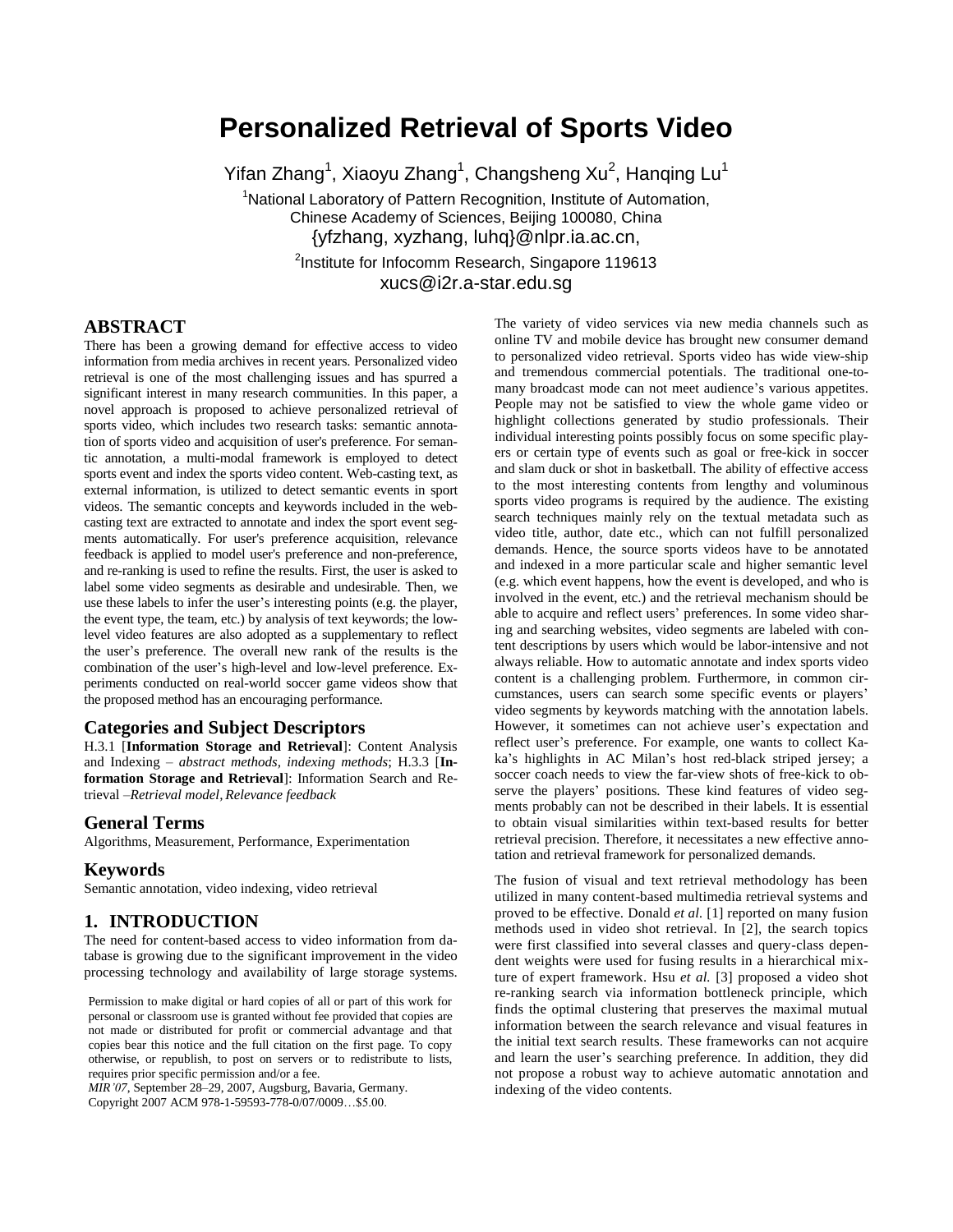In this paper, we present a framework and methodology for personalized retrieval in broadcast soccer video database. Webcasting text is utilized to detect semantic events in original video streams. The semantic concepts and keywords included in webcasting text are used to annotate and index the event segments automatically. After that, text-based retrieval in the video database can be conducted according to user's individual preference (e.g. the event type, the player's name, the team which the player belongs to, etc.). Based on the initial text research result, relevance feedback is applied to acquire user's preference. The feedbacks which can perform their detailed needs and interests are employed to learn a user preference model which concerns both the semantic labels' coherence and visual features' similarity. The overall new rank of the results is the combination of the user's high-level and low-level preferences.

The rest of the paper is organized as follows. Section 2 introduces the related work. The framework is described in Section 3. The technical details of semantic video annotation and acquisition of user's preference are presented in Section 4 and 5 respectively. Section 6 shows the whole mechanism of our personalized sports video retrieval system. Experimental results are reported in Section 7. We conclude the paper in Section 8.

# **2. RELATED WORK**

There are two research tasks in our framework: semantic annotation of sports video and acquisition of user's preference for personalized retrieval, which are both challenging issues in information retrieval domain and have captured the attention of researchers in recent years.

## **2.1 Semantic video annotation**

The existing sports video annotation approaches can be classified into two categories: using video content only and using external sources. Most of the previous annotation work using video content only is based on audio, visual and textual features directly extracted from video content itself. Rui *et al*. [4] detected the commentator's speech and ball-hit sounds from noisy and complex audio signals for extracting highlight of baseball videos. Visual features were used in [5] to analyze and summarize soccer videos. The framework included some video processing approaches such as dominant color region detection, referee detection and penaltybox detection. Textual features such as caption text overlaid on the video were utilized to annotate in soccer videos [6].

However, single modality based approaches which only use single stream are not able to fully characterize the contents in sports video. Hence, the integration of multi-modal analysis is developed to improve the robustness and accuracy. Audio/visual features were utilized for event detection in tennis [7], soccer [8] and basketball [9]; and audio/visual/textual features were utilized in baseball [10], basketball [11].

Nevertheless, both single-modality and multi-modality approaches heavily reply on audio/visual features directly extracted from the video itself. Due to the semantic gap between low-level features and high-level events as well as dynamic structures of different sports games, it is difficult to use these approaches to address following challenges: (1) ideal event detection accuracy; (2) extraction of high level semantics. Therefore, we propose to seek available external sources for help.

There are two external sources: close caption and web text, which are both text sources. Closed caption, which is a manually tagged transcript from speech to text and encoded into video signals, can be employed to indentify semantic event segments in sports video [12, 13]. Since closed caption is generated from speech to text directly, it has some redundant or irrelevant information to the games.

The rich information and high level semantics of web texts have made it to be a trend to leverage these information sources for supporting event detection and content annotation in sports videos. An approach was proposed in [14, 15] to utilize match report and game log obtained from web to assist event detection in soccer video. Xu *et al*. [16] used web-casting texts from common sports websites to detect and identify semantic events and achieved ideal accuracy.

# **2.2 Acquisition of user's preference**

In multimedia retrieval, acquiring the user's preference is of great importance. If we know the user's preference, we are able to arrange the retrieval results according to this preference. However, in most cases, it is not easy to acquire the user's preference exactly; sometimes, even the user himself will find it hard to describe his preference very clearly. During the retrieval process, what we know is the submitted query, which is far from enough to reveal the user's real preference.

In the everyday use of the popular multimedia search engines, such as Google, Yahoo, Baidu, etc., the user submits the query using text, and then the search engine returns the relevant images or videos. This text-based retrieval [17] is widely used because of its convenience (inputting text is much more convenient than submitting a sample image or video), and its accuracy (the high-level semantic concept of text is more reliable than the low-level features). The problem with the text-based retrieval is that when the user is not satisfied with the returned results, he has to rack his brains to modify the current query; and if he cannot find a query which can better describe his preference, no improvement will be done to the results. Therefore in text-based retrieval, the system passively accepts the user's preference by the gradually refined query.

Relevance feedback [18] is a powerful approach to get the user's preference in multimedia retrieval [19, 20, 21]. It is first applied to content-based image retrieval (CBIR) [22] to bridge the gap between high-level semantic concepts and low-level image features. The main idea of relevance feedback is using human-computer interaction to "inform" the system of the user's preference and improve the performance of the retrieval system. During relevance feedback, the user gives his feedback by labeling some results as relevant or irrelevant, and then the system learns from the labels and updates itself. With relevance feedback, if the result is not satisfactory, no refinement work of the query is required from the user. The only thing he should do is to give simple judgment (relevant or irrelevant) of some results, which is much easier than figuring out a better query. The system will then use the labeled results as instruction from the user, and acquire his preference gradually. However, traditional relevance feedback confines only to low-level features. In other words, it uses only low-level features of the labeled results to infer the user's preference, which is in fact not effective enough. If annotation of the images or videos is available, the high-level semantic concept of the labeled results is also very informative to acquire the user's preference.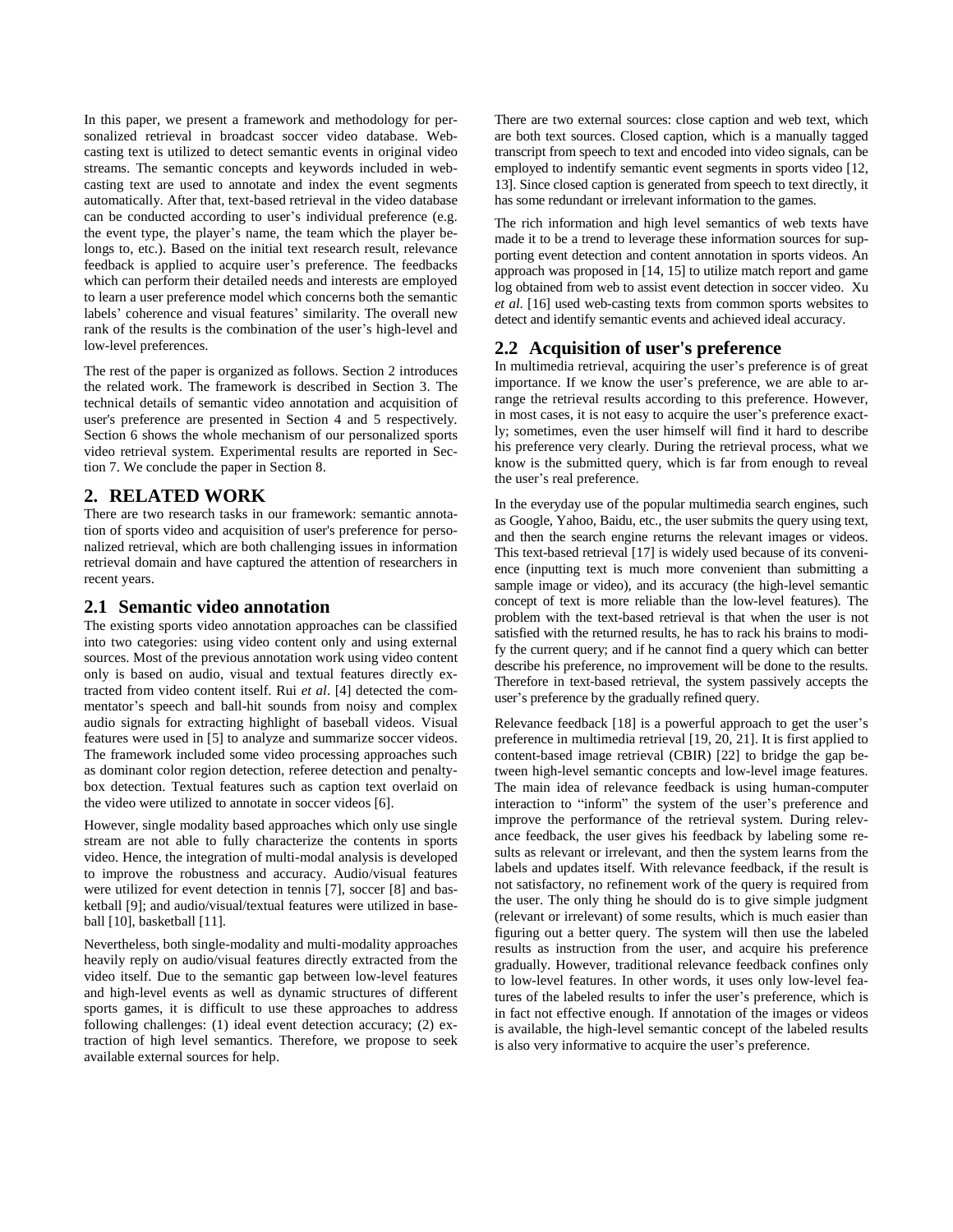

**Figure 1. Framework of personalized sports video retrieval**

# **3. FRAMEWORK**

The framework (see Figure 1) of the proposed approach contains two major components: semantic annotation and acquisition of user's preference which are both aiming to personalized retrieval.

For semantic annotation task, it is divided into two modules. (1) web-casting text analysis. Due to the different presentation styles of web-casting texts, we cannot use prior knowledge to design a general heuristic approach for analysis. Hence, we employ Latent Semantic Analysis (LSA) [23] to cluster the texts and extract keywords in an unsupervised fashion. Then we detect events in the texts and formulate them with the corresponding keywords. (2) text/video alignment. Web-casting text lacks of time boundary information. In other word, it only contains the time point at which the event occurs. Accordingly, automatic synchronization of detected text events to the sports video is important. The events are firstly mapped into the original video stream by their time tag in the web-casting text. Then a statistical method based on Hidden Markov Model (HMM) is used to determine the exact event boundary. As a result, the event segments can be generated and annotated by the keywords for further retrieval.

For acquisition of user's preference, we use relevance feedback to refine the results. Different from the traditional relevance feedback, we combine the merits of both high-level semantic based feedback and low-level feature based feedback to solve the problem in personalized sports video retrieval. We analyze both the annotated high-level semantic label and the low-level video features, and model the user's high-level preference and low-level preference separately. Then, we combine the two parts of preference together and form the total preference of the user.

# **4. SEMANTIC VIDEO ANNOTATION**

Most existing annotation systems based on audio and visual features extracted from the video are only effective in detecting events which have distinct characteristics and annotating them with simple semantic concepts. In order to achieve personalized retrieval, it is needed to extract high-level semantics (e.g. event type, how the event develops, who is involved, etc.) and use them to annotate and index the video segments. Hence, it motivates us to seek external information resources for help.

### **4.1 Web-casting text analysis**

Web-casting text is a description of the sport game progress, which is available on many websites [24, 25]. An example of a web-casting text is given in Figure 2. Each item of description corresponds to an event, giving information on the time, the player, event type, and an optional remark. Exciting or important events which is essential to the course of the game will be recorded.



**Figure 2. Web-casting text from ESPN.**

From the texts, the players' and teams' name can be identified by Name Entity Recognition (NER) automatically. We also need to design an approach to extract the event type keywords from the corpus. Based on our observation, discarding of the different players' and teams' name, the descriptions of same type of events in the web-casting text have the similar sentence structure and word usage. Figure 3 gives several descriptions of the event "shot" in the game of Chelsea v.s. Valencia in 06-07 season European Champion League. Based on the same structure and textual feature, we can therefore cluster these descriptions into one category. In this category, it is easy to find that the word "shot" has the highest occurrence frequency and explicit semantic meaning among all the verbs and nouns. It can be selected as the representative keyword of this category.

- *9:13 Shot by Salomon Kalou (Chelsea) right-footed from left channel, hit bar.*
- *11:02 Shot by David Villa (Valencia) left-footed from left side of penalty area, missed left.*
- *21:38 Shot by Del Horno (Valencia) left-footed from left channel, save (caught) by Petr Cech (Chelsea).*
- *45:00 Shot by Didier Drogba (Chelsea) right-footed from right side of penalty area, over the bar.*

#### **Figure 3. Example descriptions of web-casting text.**

Inspired from this, we decide to employ an unsupervised approach to first cluster the descriptions into different categories corresponding to certain types of events and then extract keywords from the descriptions in each category for event detection. Here we use Latent Semantic analysis (LSA) to cluster events into different categories. LSA is a technique in natural language processing, in particular in vectorial semantics. It is assumed that there are underlying or latent structures in word usage corresponding to se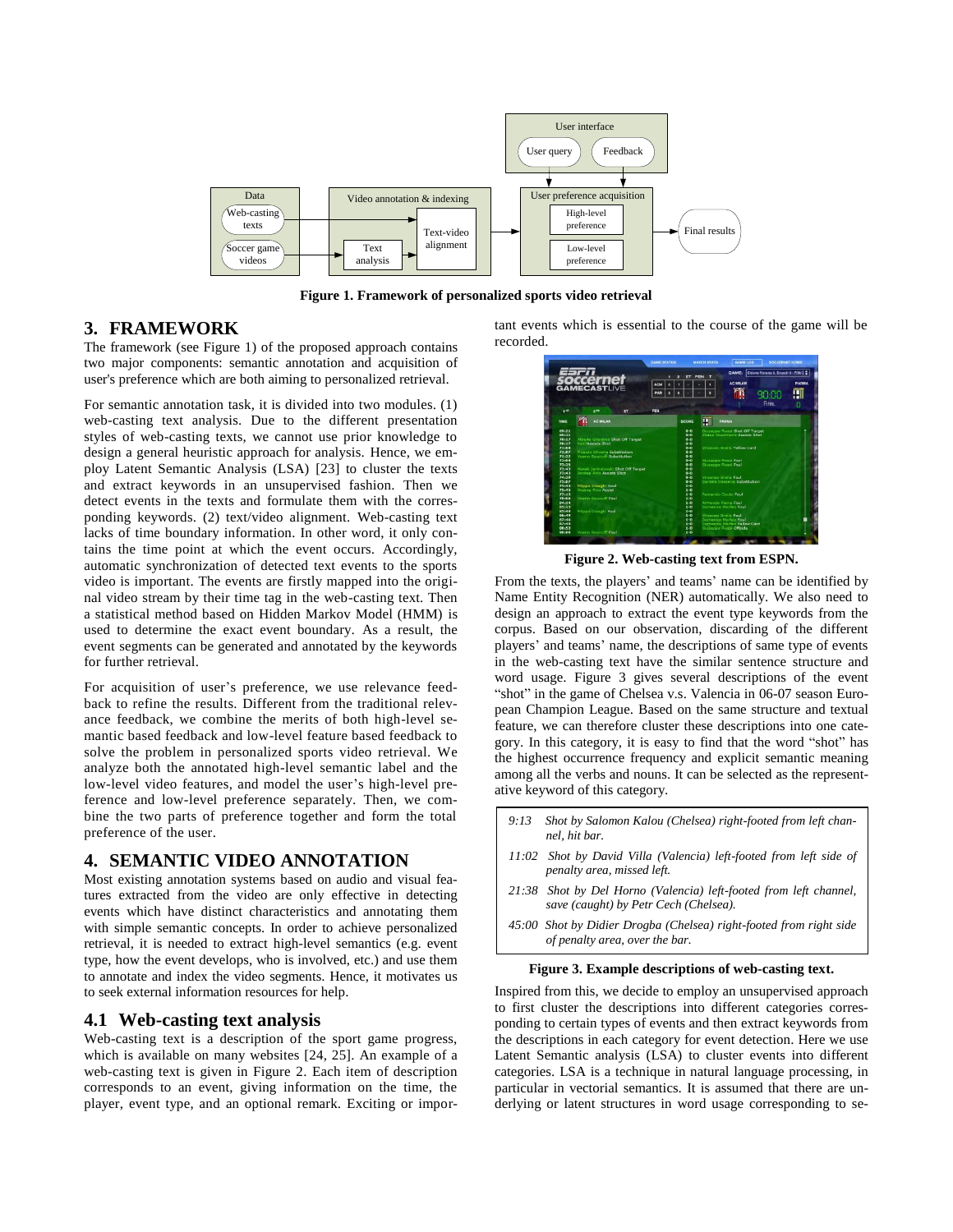mantic meanings of documents. LSA uses a term-document matrix which describes the occurrences of terms in documents; it is a sparse matrix whose rows correspond to documents and whose columns correspond to terms. The element of the matrix is proportional to the number of times the terms appear in each document, where rare terms are up-weighted to reflect their relative importance. The term-document matrix is then analyzed by singular value decomposition (SVD) to derive the particular latent semantic structure model. Finally, the cosine distance between vectors is computed to measure the document similarity in the reduced dimensional space.

Before applying LSA, we firstly pre-process the web-casting text corpus by a standard stop-word list. NER is then utilized to recognize the players' and teams' names. These are filtered out from the corpus and built a players' and teams' name list for retrieval. After the pre-process, we build the term-document matrix  $A_{r \times d}$  by regarding each description as one document. The SVD is computed by decomposing the matrix  $A_{r \times d}$  into the product of three matrices:

$$
A_{r \times d} = T_{r \times n} \times S_{n \times n} \times D_{d \times n}^{T}
$$
 (1)

where *t* is the number of terms, *d* is the number of descriptions, *n* is the rank of A, *T* and *D* are orthonormal and *S* is diagonal. Only the first largest  $k$  ( $k < n$ ) singular values and the corresponding columns from the *T* and *D* matrices are used to give the estimate matrix  $\tilde{A}_{t \times d}$ .

$$
\tilde{A}_{r \times d} = T_{r \times k} \times S_{k \times k} \times D_{d \times k}^{T}
$$
 (2)

Each column in this reduced model is each document's textual Each column in this reduced model is each document's textual feature vector  $\vec{v}_i$ . Cosine distance is used to measure the similarity between two documents:

$$
S(\vec{v}_i, \vec{v}_j) = \frac{1}{k} \sum_{n=1}^k \left\| \vec{v}_i^{\,n} \vec{v}_j^{\,n} \right\| \tag{3}
$$

where  $\vec{v}_i^{\,n}$  and  $\vec{v}_j^{\,n}$  are the *nth* component of  $\vec{v}_i$  and  $\vec{v}_j$  respectively. The document-to-document textual similarity matrix is calculated by:

$$
\tilde{A}_{r \times d}^T \times \tilde{A}_{r \times d} \tag{4}
$$

K-means approach is employed for clustering in our case. As it is conducted in an unsupervised fashion, we need to determine the optimal category number *N*. Thus, an evaluation function *F* is determined as follows:

$$
F = \sum_{i=1}^{N} \sum_{\bar{v} \in C_i} S(\bar{v}, \bar{m}_i)
$$
  

$$
\bar{m}_i = \frac{1}{n_i} \sum_{\bar{v} \in C_i} \bar{v}
$$
 (5)

where  $C_i$  is the *ith* category,  $\overline{m}_i$  is the center of  $C_i$ ,  $n_i$  is the number of documents in  $C_i$ ,  $N$  is the category number to determine. The value of *N* iterates in an empirical range (e.g.  $1 \sim 20$ ), as prior knowledge tells us there will be no more than 20 categories in the whole corpus. The optimal category number is determined while *F* reaches the maximum.

In each category, a rule-based part of speech tagger is utilized to tag the words of descriptions and recognize nouns and verbs. Finally, we rank the nouns and verbs by their *tf–idf* weights, where *tf* is the word occurrence frequency in each group and *idf* is the inverse word occurrence frequency in the entire document corpus. Several top rank words are set as the keywords of each category.

After proper keywords are extracted, the events in the web-casting text can be detected by searching the description which contains the keywords and analyzing context information in the description. The time-tag of the detected event is used for text/video alignment.

# **4.2 Text-Video Alignment**

As the events in the web-casting text have been detected, we need to map them into the video stream. From the text, we obtain the time-tag which indicates the event occurring moment during the game. The game time in the video is also recognized. Then we use the time-tag to detect the exact frame which corresponds to the event time as the anchor frame. Finally, the event boundary is detected by a HMM-based approach.

#### *4.2.1 Anchor frame detection*

In broadcast sports video, the starting points of game time and video time are not synchronized due to non-game scenes such as player introduction, ceremony, half-time break. Hence, we need to recognize the exact game time in the video. In most broadcast sports video, a digital clock is overlaid on the video to indicate the game lapsed time. As the clock digits change periodically, we can locate and recognize the digits by using this important temporal pattern. We first use the static region detection method to segment the static clock overlaid region. Then the edge feature's changing is employed to describe the digits' temporal pattern and locate the digits area. The template of the 0~9 digits are captured after the SECOND digit area is located. At last, the game time is recognized by template matching:

$$
Digit(i) = \arg \max_{i} \{ \sum_{(x,y)\in R} V(x,y) \bigcirc T_i(x,y) \}
$$
(6)  

$$
i = 0, 1, 2, ..., 9, 10
$$

where  $T_i(x, y)$  is the image pixel value in position  $(x, y)$  for the template of digit number  $i$ ,  $V(x, y)$  is the image pixel value in position  $(x, y)$  for the digit number to be recognized,  $R$  is the region of digit number,  $\odot$  is EQV operator,  $i = 10$  corresponds to the region without any digit. On every frame, we recognize the game time, and therefore build a time-frame index. The anchor frame of a specific event can be determined by searching the time-frame index.

#### *4.2.2 Event boundary detection*

Based on the anchor frame, we will obtain a search range. Within the range, the exact event boundary will be detected. We use HMM to model the visual features' transition pattern to determine the boundary of the event portion in the video stream.

#### *4.2.2.1 Visual feature extraction*

As video is a continuous stream of multimedia information, we segment the whole video stream into shot as a suitable basic unit for content representation. The mean absolute difference algorithm of consecutive frames is utilized for shot boundary detection [16]. In broadcast sport video, the occurrence of events will cause shot transition. We classify the shots into three view type classes: far-view, medium-view, close-up. We want to use the transition pattern of the shot view type to character the feature of event in videos. In addition, replay is a special video effort to highlight the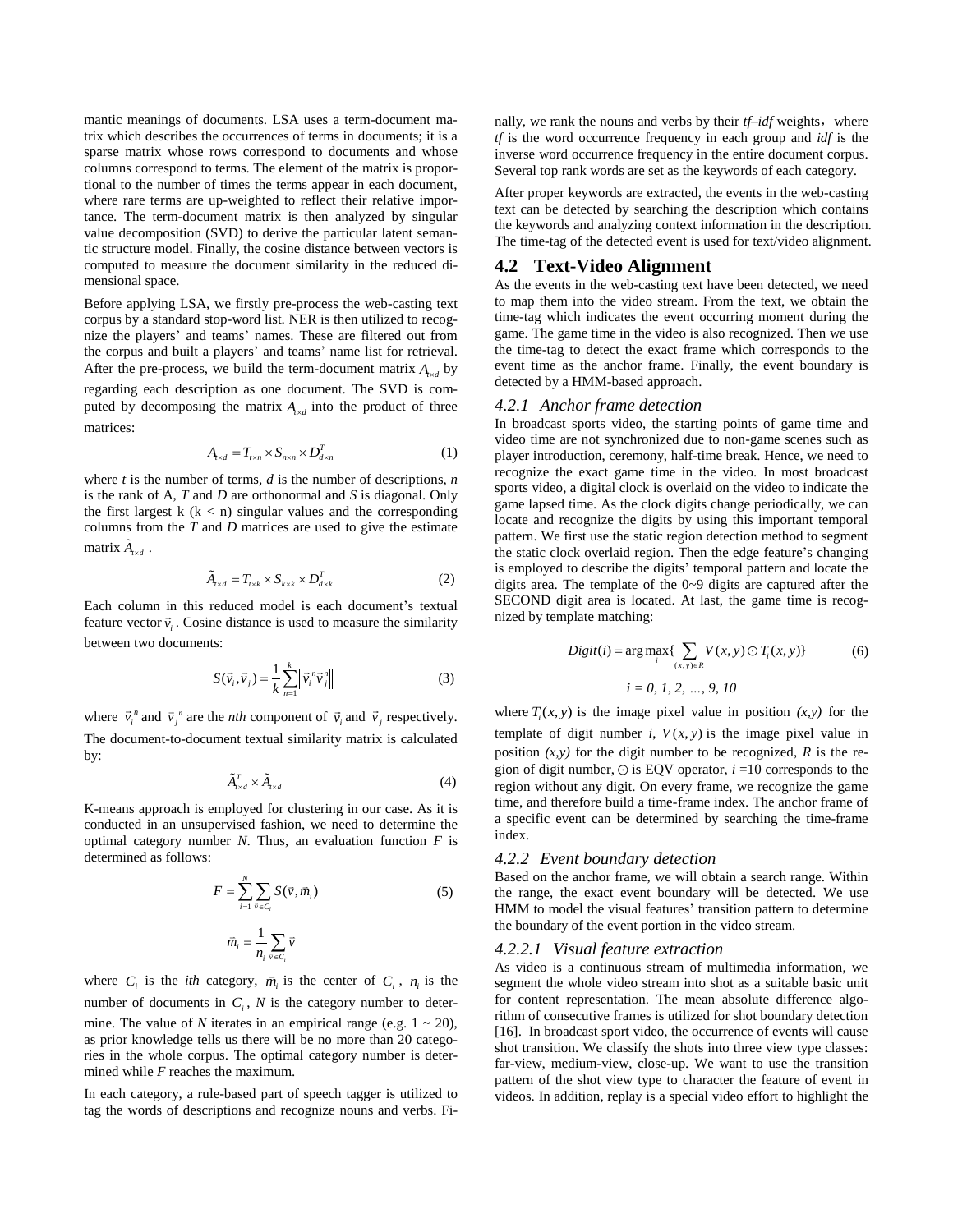event and extract audiences' attention. Thus, it is also a critical feature and visual cue to imply the ending of the event.

Shot classification is conducted by a majority voting of the frame view type. If one view type's frame is dominant in the shot, the shot is determined as this view type. Each frame is classified by color and edge features. Figure 4 illustrates examples of frames in far-view, medium-view and close-up.



**Figure 4. Video frames (a) far-view frame (b) medium-view frame (c) close-up frame**

Replay detection is relying on the flying logo matching method. In most broadcast sports videos, there are flying logo at the beginning and ending of a replay. (see Figure 5) We use template matching technique to detect the flying logos, and the shots between two successive logos are identified as replay shots. The detected replay/non-replay state of each shot is denoted by value 1 and 0 respectively and collected as a shot sequence.



**Figure 5. Examples of flying logos in replay**

#### *4.2.2.2 Model fitting*

After extracting visual features, we combine them into a vector for each shot. The shot feature sequences are used to train a HMM for each type of event. We search the event boundaries within a search range in the video stream by model fitting. The search range is empirically set to start from the first far-view shot before the anchor frame, and end at the first far-view shot after the anchor frame. The shot which contains the anchor frame is also called anchor shot.

Within the search range, the shots which are not much relevant to the event are regarded as noise and cannot be included in the event. We set all the possible partitions of shot sequences in the search range as candidate sequences and send them to the trained HMMs to calculate the probability scores. The partition which generates the highest probability score is selected as the detected event segments (see Eq.(7)) and the event boundaries can be obtained from the boundaries of the first and last shot of this event.

$$
I = \arg \max_{i} P(S_i \mid Hmm) \tag{7}
$$

where  $S_i$  is the *ith* possible partition of shot sequence in the search range.  $P(S_i | Hmm)$  is the probability scores of  $S_i$ .

#### **4.3 Summarization**

Since the event segments from the original video data are generated, they each are annotated with the event type keywords and the player's and team's name in the corresponding description of web-casting text. A label which contains the information is recorded to tag with the video segment and an indexing is built in the video database. Hence, the text-based retrieval can be conducted based on the event type, the player's and the team's name according to the user's interests. However, the users sometimes can not describe their preference by text. It is therefore necessary to integrate the low-level visual features of videos together with text to modeling the users' preference.

# **5. USER'S PREFERENCE ACQUISITION**

The label automatically tagged to each video segment is comprised of four items, which are player, player's team, opponent team and event type. We introduce the notation of *unit* to define the set of video segments in which all their four label items are exactly the same. Different units which share one or more identical items form a *cluster*. The relationship between video segment, unit and cluster is illustrated in Figure 6.

*video segments*: *s*1, *s*2,…, *s*13

| <i>unit</i> 1: (Beckham, England, France, goal) = $\{s1, s2, s3\}$         |
|----------------------------------------------------------------------------|
| <i>unit</i> 2: (Beckham, England, Argentina, foul) = $\{s4, s5\}$          |
| <i>unit</i> 3: (Beckham, England, Argentina, free kick) = { $s6, s7, s8$ } |
| <i>unit</i> 4: (Beckham, Real Madrid, Valencia, goal) = $\{s9, s10\}$      |
| <i>unit</i> 5: (Beckham, Manchester United, Arsenal, goal) = $\{s11\}$     |
| <i>unit</i> 6: (Zidane, France, Brazil, goal) = $\{s12, s13\}$             |
|                                                                            |

*cluster*1: (Beckham, \*, \*, goal) = {*unit*1, *unit*4, *unit*5} *cluster*2: (Beckham, \*, \*, \*) = {*unit*1, *unit*2, *unit*3, *unit*4, *unit*5} *cluster*3: (\*, \*, \*, goal) = {*unit*1, *unit*4, *unit*5, *unit*6}

**Figure 6. Example of video segments, units and clusters.**

### **5.1 Cluster Model**

If the user's query is "unspecific", which means the query dose not cover all the items of the label, the results correspond to a cluster. For example, the query "Beckham" corresponds to cluster: (Beckham, \*, \*, \*). Commonly in a huge video database, the cluster returned as results contains a large number of video segments. Therefore, it is important to acquire the user's preference and rank the video segments accordingly, so that the video segments in which the user is most interested can be arranged on top of the cluster.

We acquire the user's preference using relevance feedback. After the user has submitted the "unspecific" query, video segments of the corresponding cluster are randomly ranked, and the top-*t* of them are displayed on the first screen, where *t* is the number of video segments that can be displayed on one screen. If the results are not satisfactory, the user can label some video segments as desirable or undesirable according to his or her personal preference. Based on these labels, we re-rank all the video segments in the cluster.

For each video segment, its new rank after a round of relevance feedback is decided by two key factors, i.e. the user's preference on high-level semantic concept and low-level visual features. The former is essentially the rank of each unit in the cluster, while the latter can be seen as the rank of each video segment within the units. By combining the influence of both inter-unit and intra-unit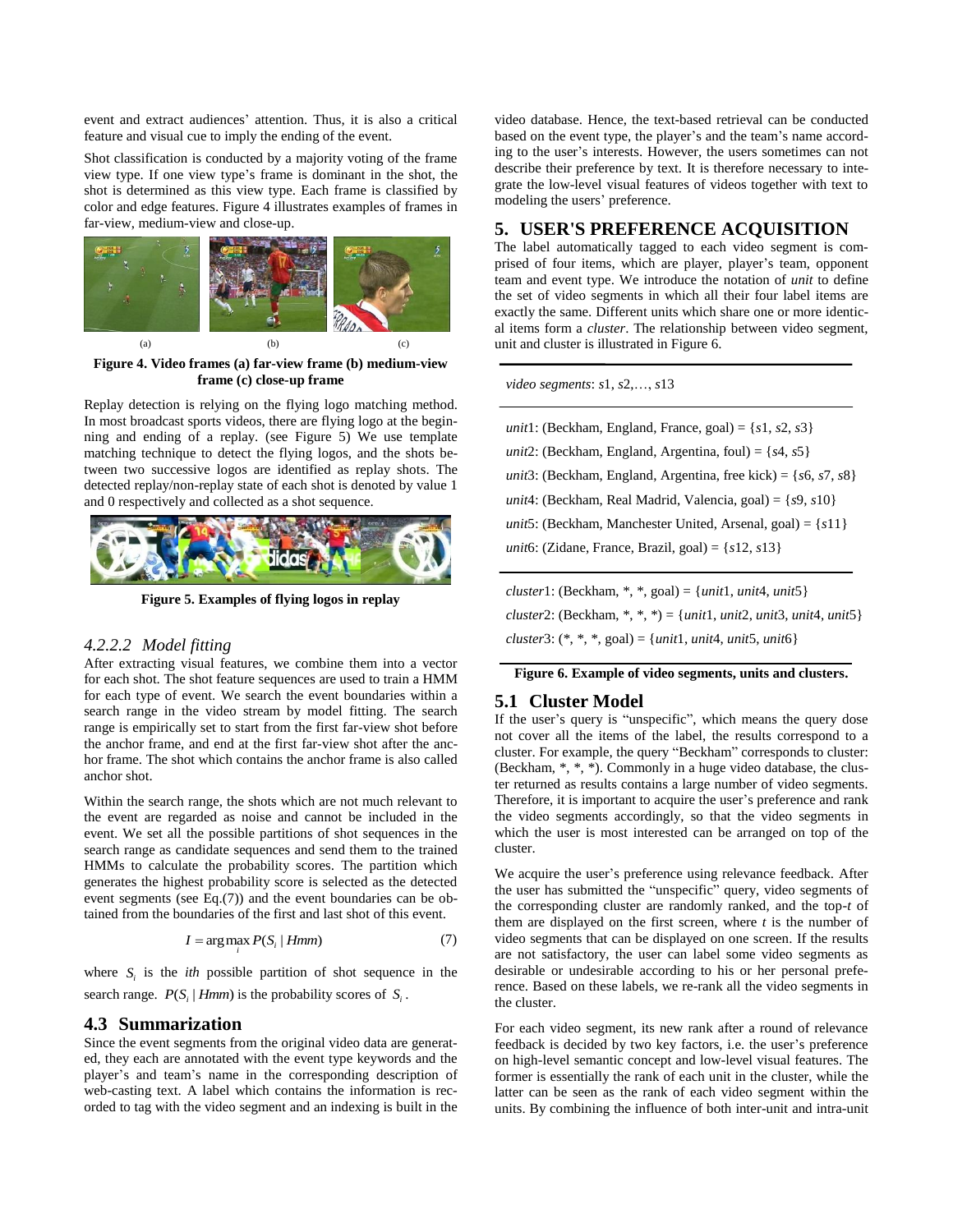ranking, new results are achieved and returned to the user. The process of relevance feedback can be repeated until the user is satisfied with the results.

Now we discuss the modeling of user's preference in detail. We use  $S = \{s_1, s_2, \ldots, s_n\}$  to denote the whole dataset of video segments.  $q = \{q_1, q_2,..., q_l\}$  is the user's query, and  $\{item_1,$ *item*<sub>2</sub>,...,*item<sub>m</sub>*} =  $Q \cup U$  is all the items of a label, where *Q* is the items appear in the query, and *U* is the rest unmentioned items (obviously,  $l \leq m$ ). For example, if a user's query is "Kaka" goal", then we set  $q = \{Kaka^2, goal\}, Q = \{player, event type\}, U =$ {team, opponent team}. When the user's query is "unspecific", i.e.  $l < m$ , *q* corresponds to a cluster *C* ( $q_1, q_2,..., q_l, *,..., *$ ) = { $u_1,$  $u_2, \ldots, u_N$ , where  $u_i$  ( $1 \le i \le N$ ) is the unit in *C*. If relevance feedback is performed, we use  $P$  (positive) to denote the video segments which the user labeled as desirable, while *N* (negative) is the undesirable video segments.

#### *5.1.1 Inter-unit ranking*

It is common that when a user gives an incomplete query, he or she may place different implicit emphasis on the rest unmentioned items. For example, a user querying "Beckham" may prefer the video segments of Beckham's goal or free kick, while regardless which specific game the video segments belong to. In this case, the item "event type" seems to be more important than other unmentioned items. Thus, different importance of each unmentioned item can well reveal the user's personal preference.

In this paper, we quantify the importance of each unmentioned item according to its coherence in the labeled video segments. Based on the video segments which are labeled desirable and undesirable, we calculate the diversity of unmentioned items separately. Here the diversity is defined as the number of different values in a certain item. Take Figure 6. as an example again, suppose the results returned randomly for the query "Beckham" is {*s*1, *s*4, *s*5, *s*7, *s*10, *s*11}, and the user label {*s*1, *s*7, *s*10, *s*11} as desirable video segments, then the desirable diversity of the items "player's team", "opponent team" and "event type" are 3, 3 and 2. The less diverse an item is, the more coherent it is, and thus the more important it is. Therefore, we calculate the weight of each item as follows:

$$
\begin{cases}\nw_i^+ = \frac{1}{Z^+ \cdot div_i^+} \\
w_i^- = \frac{1}{Z^- \cdot div_i^-}\n\end{cases} \quad (l+1 \le i \le m),
$$
\n(8)

where  $div_i^+$  and  $div_i^-$  are the diversity of *item<sub>i</sub>*, and  $Z^+$  and  $Z^-$  are used for normalization:

$$
\sum_{i=l+1}^{m} w_i^+ = \sum_{i=l+1}^{m} w_i^- = 1.
$$
 (9)

For each unit  $u_j \in C$ , we compare its unmentioned items with all the video segments that have been labeled ( $s_i \in P \cup N$ ), and define its score as:

$$
\begin{cases}\nscore^+(u_j) = \max_{s_i \in P} \sum_{i=l+1}^m w_i^+ \delta\left(u_j(item_i), s_i(item_i)\right) \\
score^-(u_j) = 1 - \max_{s_i \in N} \sum_{i=l+1}^m w_i^- \delta\left(u_j(item_i), s_i(item_i)\right),\n\end{cases} (10)
$$

where

$$
\delta(x, y) = \begin{cases} 1 & , x = y \\ 0 & , x \neq y \end{cases}
$$

From the equations above, we can see that  $score^+(u_j)$  depicts the similarity between unit  $u_j$  and the desirable units, while *score*  $(u_j)$ depicts the dissimilarity between *u<sup>j</sup>* and the undesirable units.

Put *score*<sup>+</sup> and *score*<sup>-</sup> together, and we can get the inter-unit rank of each  $u_j \in C$  ( $1 \le j \le N$ ):

$$
r^{\text{inter}}(u_j) = \frac{1}{2} \Big[ score^+(u_j) + score^-(u_j) \Big] \tag{11}
$$

The inter-unit ranking focuses on the high-level semantic concept of the user's preference. The larger the inter-unit rank of a unit, the more desirable it is.

### *5.1.2 Intra-unit ranking*

Beside the high-level inter-unit ranking which ranks the units in cluster *C*, we use low-level video features to refine the ranks of the video segments within the units, since several features, such as color histogram, texture, the proportion of shot view type in a segment, etc., can also reflect the user's preference from various aspects.

From the machine learning point of view, the process of re-rank can be considered as a classification problem which classifies the video segments into desirable or undesirable. The video segments which have been labeled by the user can be used as the training data, and we can use them to train a classifier in the feature space. Since many features can be extracted from the video segments, we train classifiers out of each feature separately, and then combine them according to the importance of each feature.

Suppose there are  $K$  features altogether, then we have  $K$  corresponding classifiers:  $f_1, f_2, \ldots, f_K$ . To make the classifiers' classification results comparable to each other, we normalize them to [0, 1]. As a result, for each video segment  $s_j \in C$ , its intra-unit rank with the *k*th feature ( $1 \le k \le K$ ) is:

$$
r_k^{\text{intra}}(s_j) = \frac{f_k(s_j) - \min f_k}{\max f_k - \min f_k},
$$
\n(12)

where

$$
\begin{cases} \max f_k = \max_{s_j \in C} f_k(s_j) \\ \min f_k = \min_{s_j \in C} f_k(s_j) \end{cases}
$$

Similarly, we can get each classifier's importance by analyzing the coherence of the labeled video segments' feature, which can be revealed by variance. A small variance of a feature means that this feature can, to some extent, reflect the user's like or dislike, hence we put emphasis on this feature. For the *k*th feature, we calculate the variance in both desirable and undesirable video segments separately, denoted by  $var_k^+$  and  $var_k^-$ , and then set the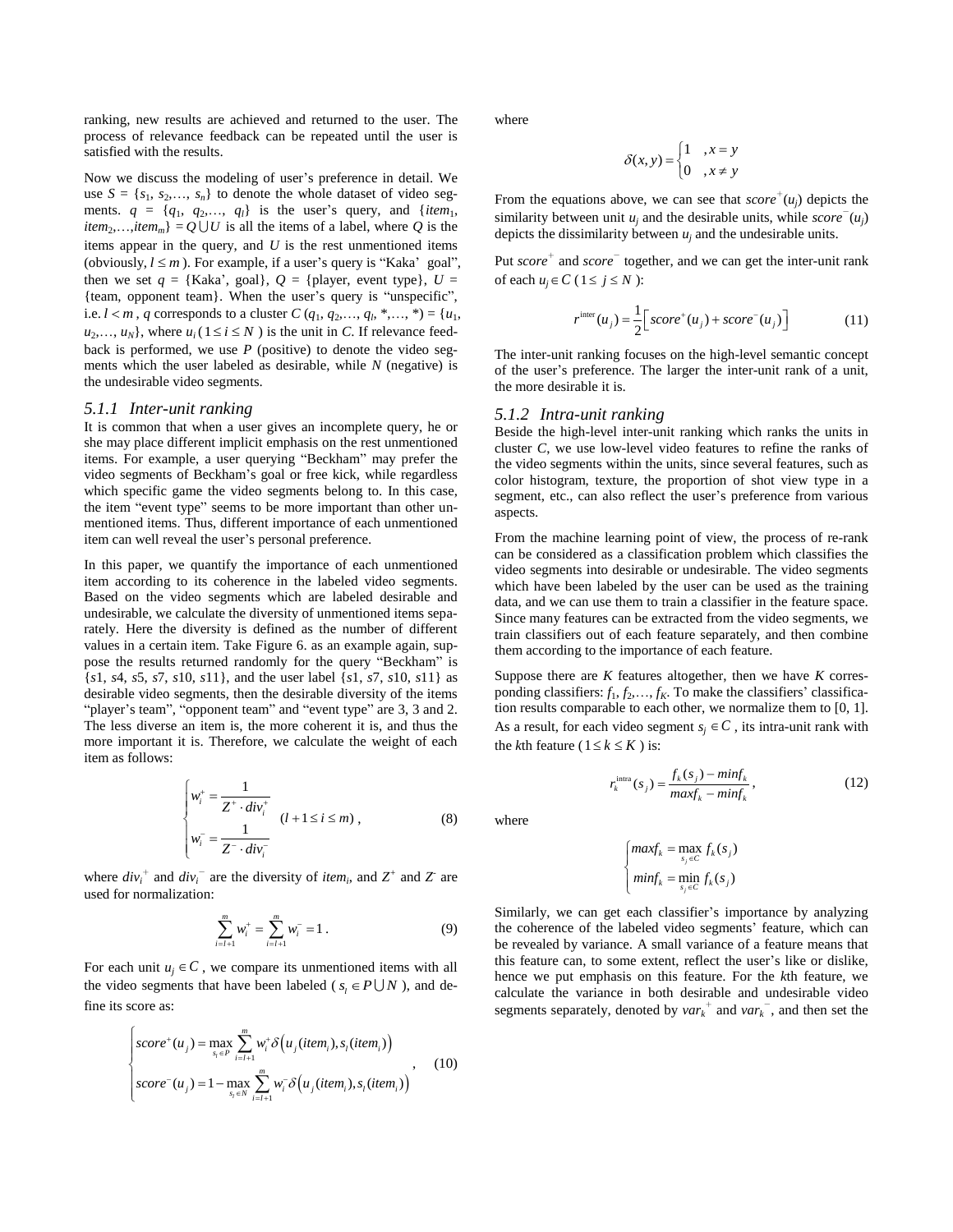

**Figure 7. The flow chart of user's preference modeling.**

weight of classifier *f<sup>k</sup>* as:

$$
w_k = \frac{1}{Y} \max\left(\frac{1}{var_k^*, \frac{1}{var_k^-}}\right),\tag{13}
$$

where *Y* are used for normalization:

$$
\sum_{k=1}^{K} w_k = 1.
$$
 (14)

Then, we calculate the intra-unit rank of each  $s_j \in C$ , which is the linear combination of the intra-unit ranks using each single feature with its corresponding weight:

$$
r^{\text{intra}}(s_j) = \sum_{k=1}^{K} w_k r_k^{\text{intra}}(s_j)
$$
\n(15)

The intra-unit ranking places emphasis on the low-level feature similarity between the unlabeled video segments and labeled ones, and can be seen as a refinement of the inter-unit ranking.

#### *5.1.3 Overall ranking*

Taking both inter-unit and intra-unit ranking into consideration, we calculate the new overall rank of each video segment.

As discussed above, the inter-unit ranking, which reflects the user's semantic preference, indicates the rank of units in the cluster, thus it plays a primary role in the overall ranking. In contrast, the intra-unit ranking is less influential and we use it as a supplementary to inter-unit ranking.

We calculate the overall rank for each  $s_j \in C$  by combining interunit and intra-unit ranking as follows:

$$
R(s_j) = 2^{r^{\text{inter}}\left(\text{unit}(s_j)\right)} \cdot r^{\text{intra}}(s_j)
$$
\n(16)

where *unit*( $s_j$ ) is the unit which  $s_j$  belongs to.

The overall rank *R* quantifies the degree of the user's personal preference. A large *R* of a video segment represents a large probability that the user will be interested in it. Therefore we return the video segments with downward value of *R* to the user.

#### **5.2 Unit Model**

If the user's query is "specific", which means the query includes all the items of the label, the results correspond to a unit. For example, if the user submits the query "Beckham, England, France, goal", the unit: (Beckham, England, France, goal) is immediately returned.

For some small video databases in which a unit contains only a few video segments, the ranking of video segments is unnecessary. While for large video databases, relevance feedback is still indispensable.

Since in this case all the results are confined to the same unit, they are of the identical inter-unit rank. Hence only intra-unit ranking is necessary. We calculate the intra-unit rank for each  $s_j \in C$  just as we did above in subsection 5.1.2, and then simply set it as the new overall rank:

$$
R(s_j) = r^{intra}(s_j)
$$
 (17)

## **5.3 Summarization**

After the new rank of video segments has been acquired, new results will be returned to the user. If the user is still not satisfied with the results, a new round of relevance feedback can be conducted to further improve the results.

The whole process of user's preference modeling with re-ranking is summarized in Figure 7.

Note that the re-ranking is totally based on the user's personal preference, thus different users may have different retrieval results, even if they have submitted the same query.

# **6. PERSONALIZED RETRIEVAL**

In this section, we introduce the mechanism of our personalized sports video retrieval system.

In our sports video database, each video segment corresponds to a highlight in a game, with a series of text keywords (player, team, opponent team, event type) as its annotation. Every time a new game is to be added into the database, the video segments which correspond to the events in the web-casting text will be segmented and annotated by the text keywords. If the user is not satisfied with the automatic annotation of a certain video segment, he can manually modify it in a convenient way, and the new annotation will be adopted for the future use.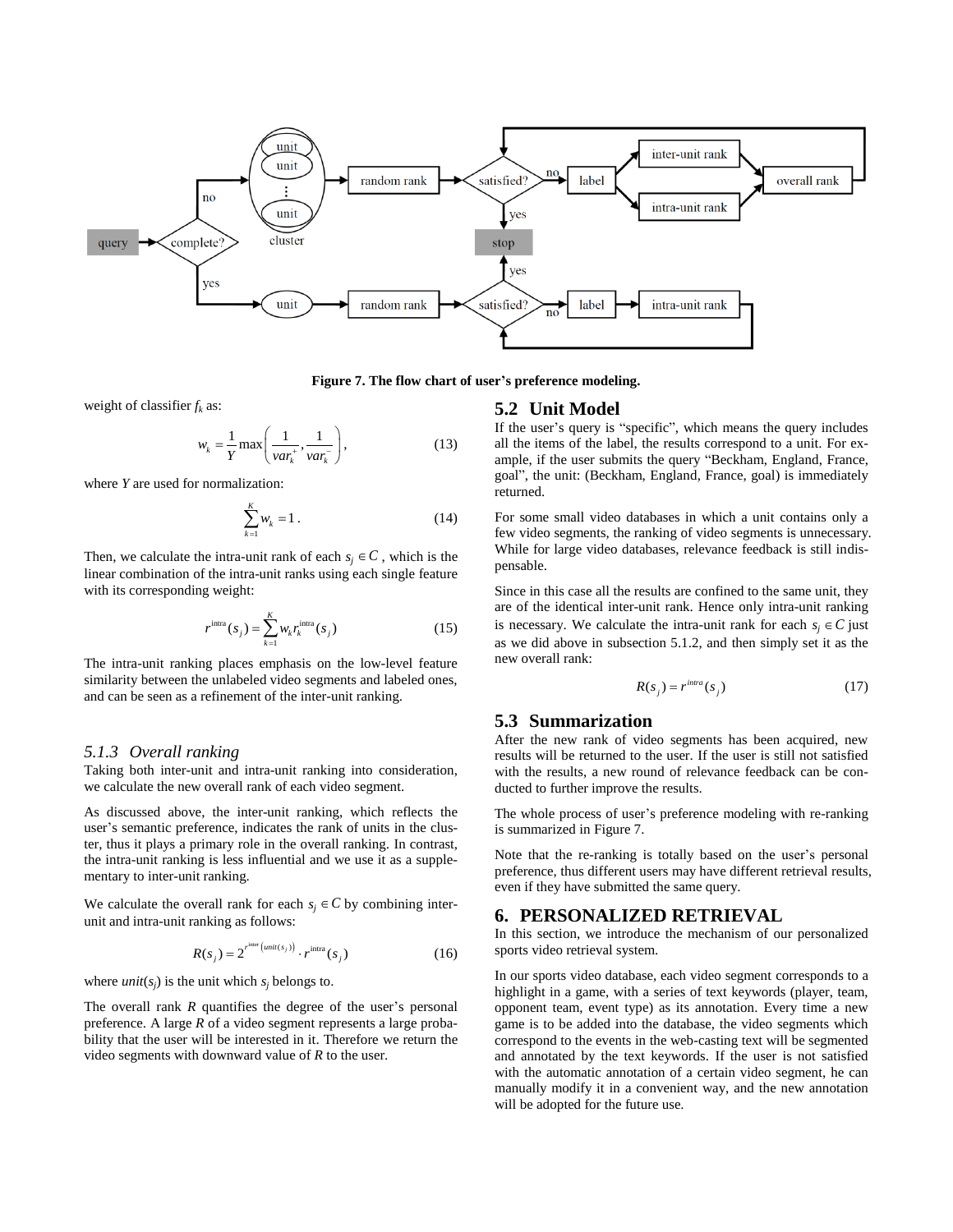

**Figure 8. User interface of sports video retrieval system**

The user interface (UI) of our sports video retrieval system is shown in Figure 8, which can be divided into three parts: the query region, the browsing region, and the playback region.

The query region is on the top of the UI, and it is for the user to input the query.

On the lower-right part of the UI is the browsing region. After the user has submitted a query, the system will return the relevant video segments and display them in this region. Every video segment is displayed using its first frame followed by five representative frames for the user to browse. In this region, the user can skim over the returned video segments, using the buttons "Previous" or "Next" to go to the previous or next page. If the user is not satisfied with the results, he or she can give the feedback by labeling some video segments as desirable or undesirable ( $\sqrt{ }$  or  $\times$ ). After clicking the button "Feedback", the labels will be sent back to the system for user's preference modeling and results refinement.

The video segment selected by the user will be displayed in the playback region, which is on the lower-left part of the UI. The user can play, pause or stop the video segment using the buttons below the playback window. The keywords annotation (player, team, opponent team, event type) of the corresponding video segment is given in this region as well, which reveals the semantic concept of the video segment.

Using our personalized sports video retrieval system, the user does not need to give a very specific query. The system can acquire the user's preference by human-computer interaction, and refine the results accordingly.

# **7. EXPERIMENTS**

The experiments are conducted on 5 World Cup 2006 soccer games, 3 European Championship 2004 soccer games and 3 European Champion League (2006-2007) soccer games. The videos are recorded from TV using Hauppauge PCI-150 TV capture card.

# **7.1 Semantic annotation**

In video semantic annotation module, keyword generation experiment is conducted using web-casting texts from ESPN website[23]. After LSA and unsupervised clustering, the corpus of descriptions is divided into 10 categories. Here 10 is the optimal category number which is determined by the evaluation function in section 4.1. Then the nouns and verbs in each category are ranked by their *tf–idf* weights. The top 3 ranking words of each category are listed in Table 1. The last column in the table is the ground truth which is set as follows. We observe the clustering results. If the number of descriptions for one event type in one category is dominant (in our case, over 80% of all the descriptions), this event type will be set as ground truth for this category. It is used to evaluate whether the keywords generated by the system are representative for the categories and give explicit semantic meanings.

**Table 1. Keywords generated from web-casting text**

| Category     | Rank1        | Rank2     | Rank3    | Event               |
|--------------|--------------|-----------|----------|---------------------|
| 1            | goal         | shot      | target   | Goal                |
| $\mathbf{2}$ | shot         | block     | save     | <b>Shot</b>         |
| 3            | foul         | kick      | pass     | Foul                |
| 4            | card         | foul      | behavior | Card                |
| 5            | corner       | clearance | kick     | Corner              |
| 6            | offside      | pass      | foul     | <b>Offside</b>      |
| 7            | cross        | block     | shot     | <b>Cross</b>        |
| 8            | kick         | foul      | pass     | Free kick           |
| 9            | throw        | defend    | block    | Throw in            |
| 10           | substitution | tactic    | block    | <b>Substitution</b> |

From the result we can see that these 10 categories are the most important semantic events in a soccer game and cover the main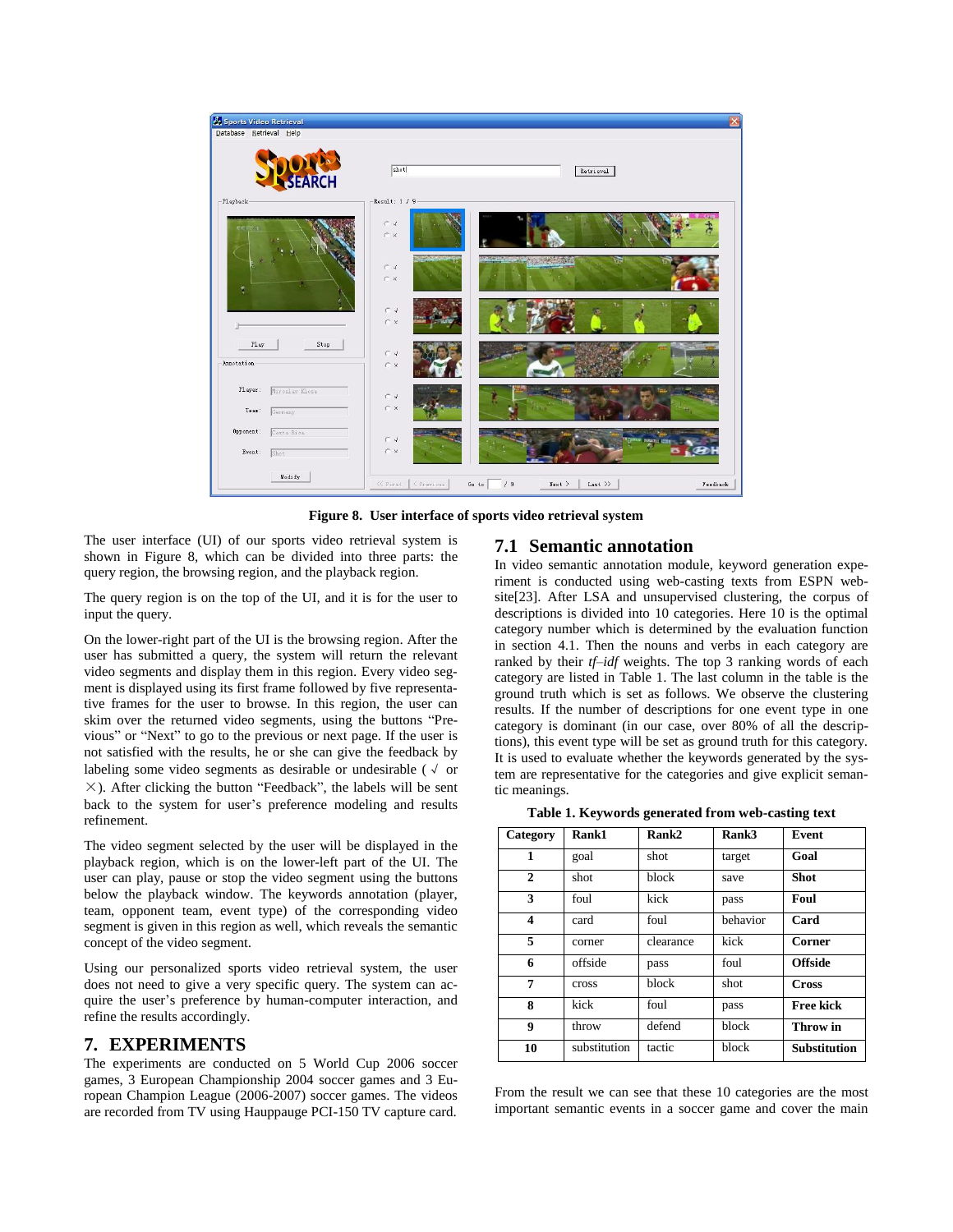content of the video. To make the approach more general, we ignore some low probability events such as penalty kick and handball or some unsporting behaviors like player conflicting. In fact, penalty kick belongs to the "goal" or "shot" event and handball belongs to "foul" event. These two events can both be retrieved by using the keywords of "goal" event or "foul" event respectively. It can be seen that the Top 2 ranking words in the table can be used as keywords to represent the semantic events and annotate video segments.

We conducted experiment for text/video alignment to detect event boundary in broadcast soccer videos. Boundary detection accuracy (BDA) is used to evaluate the detected event boundaries in the testing video set. BDA is defined as follows:

$$
BDA = 1 - \frac{\alpha |t_{ms} - t_{ds}| + (1 - \alpha)|t_{me} - t_{de}|}{\max\{(t_{de} - t_{ds}), (t_{me} - t_{ms})\}}
$$
(18)

where  $t_{ds}$  and  $t_{de}$  are automatically detected start and end event boundaries respectively,  $t_{ms}$  and  $t_{me}$  are manually labeled start and end event boundaries respectively,  $\alpha$  is a weight and set to 0.5 in our experiment.

| Event    | BDA   | Event        | <b>BDA</b> |
|----------|-------|--------------|------------|
| Goal     | 89.7% | shot         | 85.9%      |
| foul     | 79.2% | card         | 77.3%      |
| corner   | 84.8% | offside      | 79.0%      |
| Cross    | 82.8% | Free-kick    | 67.2%      |
| Throw in | 81.4% | Substitution | 60.5%      |

**Table 2. Soccer game event boundary detection**

The event boundary detection result is shown in Table 2. The BDA scores of "free kick" and "substitution" are relatively lower than others. It is because they do not have distinguishable temporal patterns for event boundary modeling. The shot transition during a free kick event is very frequent and fast, while the substitution event always has loose structure and various temporal transition patterns.

To evaluate the keywords generated by our system, we use the top ranking one word of each category to search the corresponding events in web-casting texts. The result is shown in Table 3.

| Event    | <b>Precision/Recall</b> | Event        | <b>Precision/Recall</b> |
|----------|-------------------------|--------------|-------------------------|
| goal     | 100%/100%               | shot         | 83.2%/100%              |
| foul     | 84.8%/98.5%             | card         | 97.5%/95.6%             |
| corner   | 100%/100%               | offside      | 100%/100%               |
| Cross    | 95.7%/97.9%             | Free-kick    | 99.0%/98.5%             |
| Throw in | 100%/100%               | Substitution | 98.7%/99.1%             |

**Table 3. Text event retrieval**

It can be seen that most events are well retrieved by their corresponding keywords. The penalty kick and handball events are also successfully retrieved in the results of "goal" and "foul" respectively. The precisions of "shot" and "foul" events' are low. This is because some "goal" events whose descriptions have the word "shot", thus these "goal" events are also retrieved by the keyword "shot". However, in common sense, users often do not revolt

against the appearance of "goal" events in the results of "shot" query. The same situation is also occurred between "foul" and "card". Their descriptions share the same word "foul" too.

# **7.2 Personalized retrieval**

In order to illustrate the effectiveness of our personalized sports video retrieval system, we ask 20 students from the institution to evaluate it. These students are all first-time users of the system. Each student is asked to submit 5 queries he or she desires, and use relevance feedback to refine the results. For each query, the student is supposed to write down how many rounds of relevance feedback it takes before satisfactory results are received. The feedback rounds of 100 queries (by 20 students) are shown in Table 4. From the votes, we can see that for most queries, one or two rounds of relevance feedback is enough to get the preferable results, which means our system is effective and efficient in acquiring the user's preference.

**Table 4. The feedback rounds of 100 queries**

| <b>Rounds of relevance</b><br>feedback |    |  | ≥5 |
|----------------------------------------|----|--|----|
| <b>Votes</b>                           | 65 |  |    |

The students are also asked to evaluate the personalized sports video retrieval system by giving a numerical score based on the following scale: 1-Strongly dissatisfied, 2-Dissatisfied, 3-Neutral, 4-Satisfied, 5-Strongly satisfied. The evaluation scores are tabulated in Table 5, which indicates that most first-time users are satisfied with our system.

**Table 5. The evaluation of 20 students**

| <b>Evaluation score</b> |  |  |  |
|-------------------------|--|--|--|
| Votes                   |  |  |  |

# **8. CONCLUSION**

Personalized retrieval is a challenging task in sports video analysis. In this paper, we have presented a novel framework for video semantic annotation and personalized retrieval. The major contributions include: (1) an unsupervised approach is proposed to extract keywords and annotate video content automatically. Video event segments are also generated and indexed in the database. (2) A relevance feedback mechanism is utilized to acquire users' preference and refine the retrieval results. Text knowledge and low-level visual features are fused while user preference modeling. Our future work will focus on extending the proposed approach for other sports domains, further improving the performance of semantic annotation and integrating more effective features and knowledge such as audio information to enhance the current modeling mechanism

### **9. REFERENCES**

- [1] K. M. Donald and A. F. Smeaton, "A comparison of score, rank and probability-based fusion methods for video shot retrieval," In *Proc. of Computer Vision and Image Understanding*, pp.61-70, Singapore, 2005
- [2] R. Yan, J. Yang, and A. G. Hauptmann, "Learning queryclass dependent weights in automatic video retrieval," In *Proc. of ACM Multimedia* 2004, pp 548–555, New York, NY, Oct. 2004.